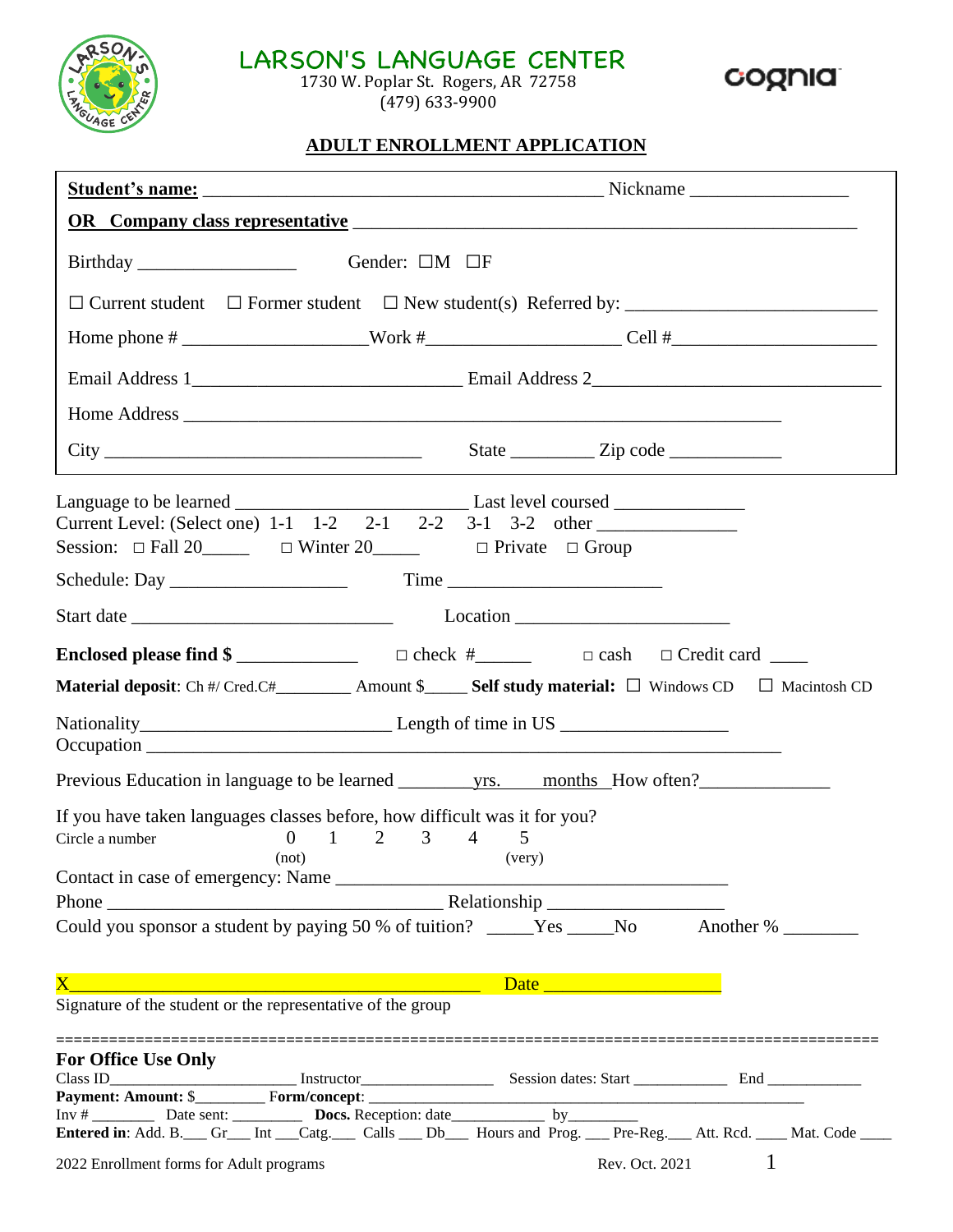

(479) 633-9900



| <b>EDUCATION HISTORY:</b>                                  | <b>NAME &amp; LOCATION</b> | <b>YEARS</b><br><b>ATTENDED</b> | <b>DID YOU</b><br><b>GRADUATE</b> | <b>TITLE/LICENSE</b><br><b>ACHIEVED</b> |
|------------------------------------------------------------|----------------------------|---------------------------------|-----------------------------------|-----------------------------------------|
| <b>HIGH SCHOOL</b>                                         |                            |                                 |                                   |                                         |
| <b>COLLEGE</b>                                             |                            |                                 |                                   |                                         |
| TRADE, BUSINESS,<br><b>CORRESPONDENCE</b><br><b>SCHOOL</b> |                            |                                 |                                   |                                         |
| <b>GRADUATE</b><br><b>SCHOOL</b>                           |                            |                                 |                                   |                                         |
| Ph. D PROGRAM                                              |                            |                                 |                                   |                                         |

Why do you want to learn another language? For example: personal growth, travel plans, academic preparedness, job requirement, etc. Be as specific as possible. \_\_\_\_\_\_\_\_\_\_\_\_\_\_\_\_\_\_\_\_\_\_\_\_\_\_\_\_\_\_\_\_\_\_\_\_\_\_\_\_

\_\_\_\_\_\_\_\_\_\_\_\_\_\_\_\_\_\_\_\_\_\_\_\_\_\_\_\_\_\_\_\_\_\_\_\_\_\_\_\_\_\_\_\_\_\_\_\_\_\_\_\_\_\_\_\_\_\_\_\_\_\_\_\_\_\_\_\_\_\_\_\_\_\_\_\_\_\_\_\_\_\_\_\_\_\_\_\_\_\_ \_\_\_\_\_\_\_\_\_\_\_\_\_\_\_\_\_\_\_\_\_\_\_\_\_\_\_\_\_\_\_\_\_\_\_\_\_\_\_\_\_\_\_\_\_\_\_\_\_\_\_\_\_\_\_\_\_\_\_\_\_\_\_\_\_\_\_\_\_\_\_\_\_\_\_\_\_\_\_\_\_\_\_\_\_\_\_\_\_\_

\_\_\_\_\_\_\_\_\_\_\_\_\_\_\_\_\_\_\_\_\_\_\_\_\_\_\_\_\_\_\_\_\_\_\_\_\_\_\_\_\_\_\_\_\_\_\_\_\_\_\_\_\_\_\_\_\_\_\_\_\_\_\_\_\_\_\_\_\_\_\_\_\_\_\_\_\_\_\_\_\_\_\_\_\_\_\_\_\_

\_\_\_\_\_\_\_\_\_\_\_\_\_\_\_\_\_\_\_\_\_\_\_\_\_\_\_\_\_\_\_\_\_\_\_\_\_\_\_\_\_\_\_\_\_\_\_\_\_\_\_\_\_\_\_\_\_\_\_\_\_\_\_\_\_\_\_\_\_\_\_\_\_\_\_\_\_\_\_\_\_\_\_\_\_\_\_\_\_\_\_\_\_\_\_\_\_\_ \_\_\_\_\_\_\_\_\_\_\_\_\_\_\_\_\_\_\_\_\_\_\_\_\_\_\_\_\_\_\_\_\_\_\_\_\_\_\_\_\_\_\_\_\_\_\_\_\_\_\_\_\_\_\_\_\_\_\_\_\_\_\_\_\_\_\_\_\_\_\_\_\_\_\_\_\_\_\_\_\_\_\_\_\_\_\_\_\_\_\_\_\_\_\_\_\_\_ \_\_\_\_\_\_\_\_\_\_\_\_\_\_\_\_\_\_\_\_\_\_\_\_\_\_\_\_\_\_\_\_\_\_\_\_\_\_\_\_\_\_\_\_\_\_\_\_\_\_\_\_\_\_\_\_\_\_\_\_\_\_\_\_\_\_\_\_\_\_\_\_\_\_\_\_\_\_\_\_\_\_\_\_\_\_\_\_\_\_\_\_\_\_\_\_\_\_

What are the most important things that you would like to learn? \_\_\_\_\_\_\_\_\_\_\_\_\_\_\_\_\_\_\_\_\_\_\_\_\_\_\_\_\_\_\_\_\_\_\_\_\_

| If we have to change the existing schedule what other day and time would you prefer? |      |
|--------------------------------------------------------------------------------------|------|
| Day                                                                                  | Time |

# Have you experienced or exhibited any physical, mental, emotional, physiological need? Yes \_\_\_\_ No \_\_\_\_\_

If yes, describe in detail:

**Have you ever been convicted of a felony?**

 $Yes \Box$  No  $\Box$ 

If you answered "Yes," please give date(s) and explain:

 $X$  and  $X$  and  $X$  are  $\overline{X}$  and  $\overline{X}$  are  $\overline{X}$  and  $\overline{X}$  are  $\overline{X}$  and  $\overline{X}$  are  $\overline{X}$  and  $\overline{X}$  are  $\overline{X}$  are  $\overline{X}$  and  $\overline{X}$  are  $\overline{X}$  and  $\overline{X}$  are  $\overline{X}$  and  $\overline{X}$  are  $\$ 

\_\_\_\_\_\_\_\_\_\_\_\_\_\_\_\_\_\_\_\_\_\_\_\_\_\_\_\_\_\_\_\_\_\_\_\_\_\_\_\_\_\_\_\_\_\_\_\_\_\_\_\_\_\_\_\_\_\_\_\_\_\_\_\_\_\_\_\_\_\_\_\_\_\_\_\_\_\_\_\_\_\_\_\_\_\_\_\_\_\_\_\_\_\_\_\_\_\_\_\_\_\_\_\_\_\_\_\_ \_\_\_\_\_\_\_\_\_\_\_\_\_\_\_\_\_\_\_\_\_\_\_\_\_\_\_\_\_\_\_\_\_\_\_\_\_\_\_\_\_\_\_\_\_\_\_\_\_\_\_\_\_\_\_\_\_\_\_\_\_\_\_\_\_\_\_\_\_\_\_\_\_\_\_\_\_\_\_\_\_\_\_\_\_\_\_\_\_\_\_\_\_\_\_\_\_\_\_\_\_\_\_\_\_\_\_\_

Signature of the student or the representative of the group